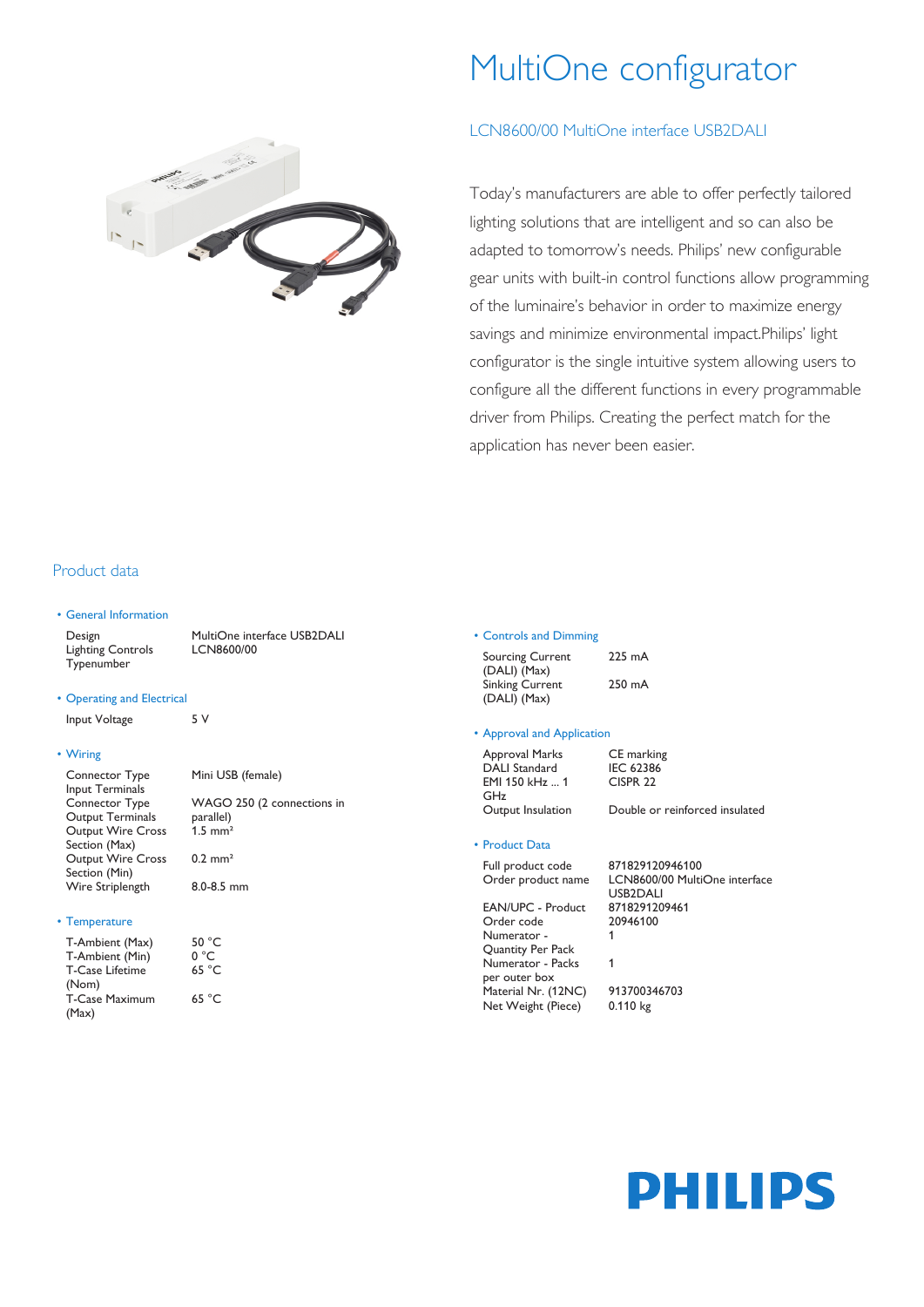### Dimensional drawing









MultiOne Interface



#### LCN8600/00 MultiOne interface USB2DALI

| Product                                                            | A1 | A4 |  |
|--------------------------------------------------------------------|----|----|--|
| 1 CN8600/00 MultiOne interface USB2DAH 32 mm 170.0 mm 128 mm 46 mm |    |    |  |

| LCN8600/00 MultiOne interface USB2DALI |
|----------------------------------------|
|                                        |

| Product                                                            |  |  |
|--------------------------------------------------------------------|--|--|
| LCN8600/00 MultiOne interface USB2DALI 32 mm 170.0 mm 128 mm 46 mm |  |  |